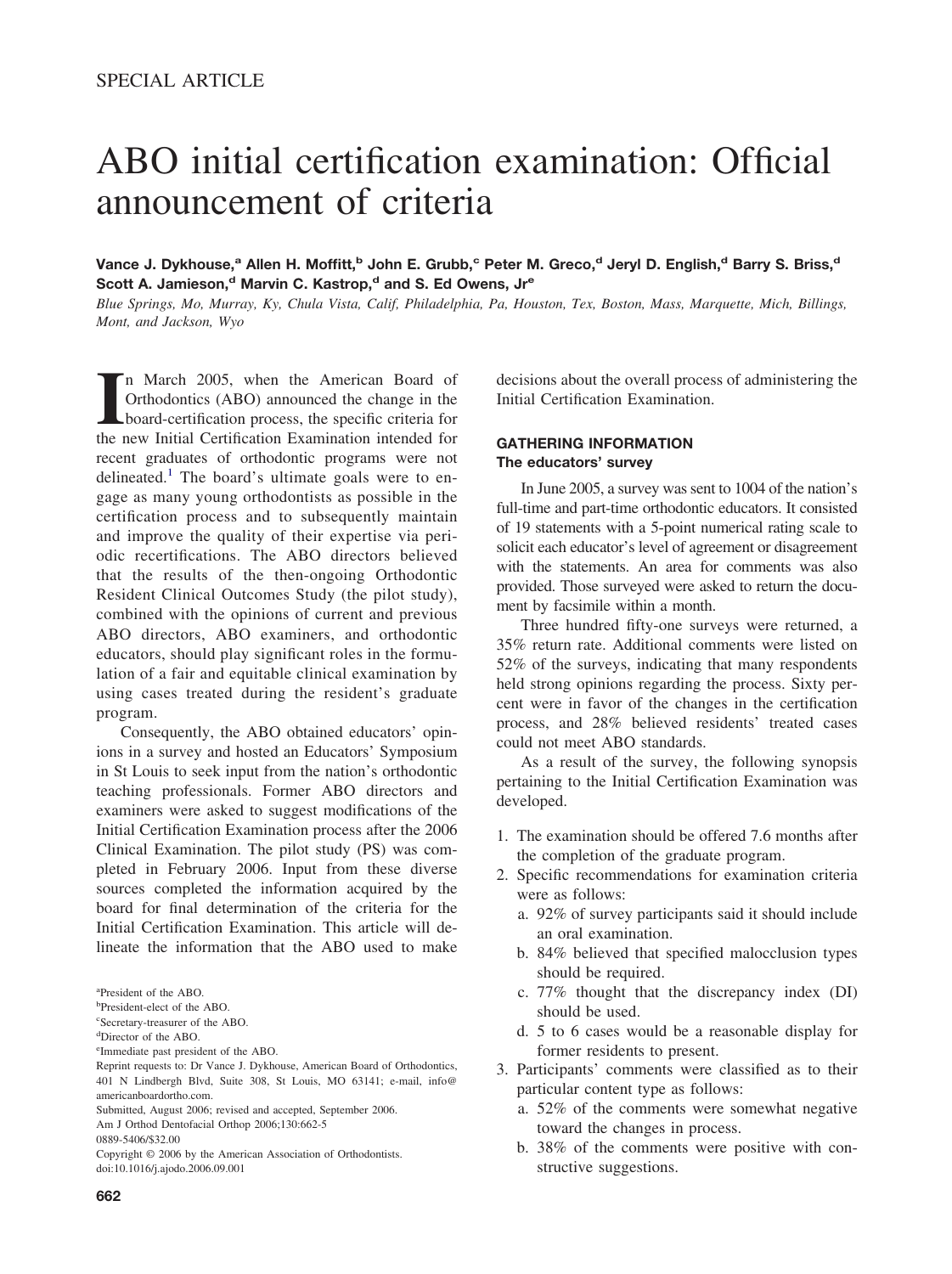c. 21% of the comments indicated that the ABO was lowering its standards.

#### **The educators' symposium**

On October 8, 2005, 78 faculty representatives from 37 orthodontic programs met with ABO directors in St Louis for the first time in the board's history. The morning session included presentations by ABO directors that delineated various aspects of the written and clinical examinations. The afternoon session consisted of a full-audience discussion about the early certification process, followed by interactive small-group sessions. The audience was divided into 8 subgroups. An ABO director served as the discussion leader of each interactive session involving exploration of 9 questions about the new certification process. A report from each subgroup was presented before the reconvened audience at the end of the symposium.

As one would imagine, many ideas, suggestions, and comments surfaced. Most educators supported the new process and were positive about the potential for early certification. Many thought that the new process would impact the orthodontic educational system in many ways. A recurrent concern was that 24-month programs would have difficulty in allowing their residents to complete enough cases for presentation. Some educators believed that treatment of certain complex problems and 2-phase treatment cases would be difficult for 1 resident to complete during the program length. The educators thought that appropriate cases could be distributed equitably among the residents in their programs. Some educators were concerned that it would be difficult to effectively communicate the details of the Initial Certification Examination to their residents and faculty.

The ABO directors compiled abundant information from the meeting with an increased appreciation of both the educators' interest and genuine concerns regarding the ABO certification process.

#### **Input from former directors and examiners**

Former directors and examiners have a unique and valuable perspective of the certification process, having administered the ABO Clinical Examination for many years. The board solicited the opinions of these veteran examiners after the Clinical Examination in February 2006. This was the first year that the Clinical Examination involved both recent graduates and traditional examinees. Most of the veteran examiners were impressed by the PS participants' enthusiasm, knowledge of orthodontics, and communication skills during the examination process. The former directors and examiners firmly believed that early certification could be successful but thought that the design and implementation of the Initial Certification Examination needed to be tailored to the uniqueness of the residents' educational environments. Many specific recommendations were offered and documented by the present ABO directors.

#### **The orthodontic resident clinical outcomes study**

The 4-year PS concluded in February 2006. Fifty PS participants attended the ABO Clinical Examination, and 45 successfully obtained ABO certification by satisfying the current ABO standards with a minimum of 6 case presentations.

A detailed report of this study is in the November 2006 issue of the *American Journal of Orthodontics and Dentofacial Orthopedics,* entitled "A report of the ABO Resident Clinical Outcome Study (the pilot study)."<sup>[2](#page-3-0)</sup> In essence, the primary question of the PS was answered affirmatively: residents can treat to ABO standards in their orthodontic graduate programs. The cases presented were of sufficient complexity, with an average DI of 16.96 compared with the regular examinees' average DI of 21.84. Eightythree percent of the 422 (PS and supplemental) cases presented met ABO standards, comparing favorably with 88% of the 326 cases presented by regular examinees. Forty-one percent of all cases involved extractions, and the average treatment length was 24.67 months. In the final analysis, the PS indicated that, when orthodontic residents and faculty are challenged to treat to board standards, they can successfully do so.

## **THE CLASS II MOLAR-RELATIONSHIP ISSUE: CAN A FULL-STEP CLASS II BE TREATED EFFECTIVELY DURING A RESIDENCY?**

The ABO has traditionally placed great emphasis on the examinees' abilities to demonstrate proficiency in the treatment of full-step Class II molar malocclusions. For many years, ABO case criteria required 3 separate categories of Class II molar treatment (categories 5-7) that required a full-step Class II molar relationship at the start of treatment.<sup>[3](#page-3-0)</sup> These malocclusions can be among the most challenging to treat. The board also found that these 3 category requirements were the most difficult for traditional examinees to locate in their practices. Also, some educators attending the Educators' Symposium expressed concerns that it would be difficult for a resident to treat a full-step Class II molar-relationship case in the time constraints of an orthodontic graduate program.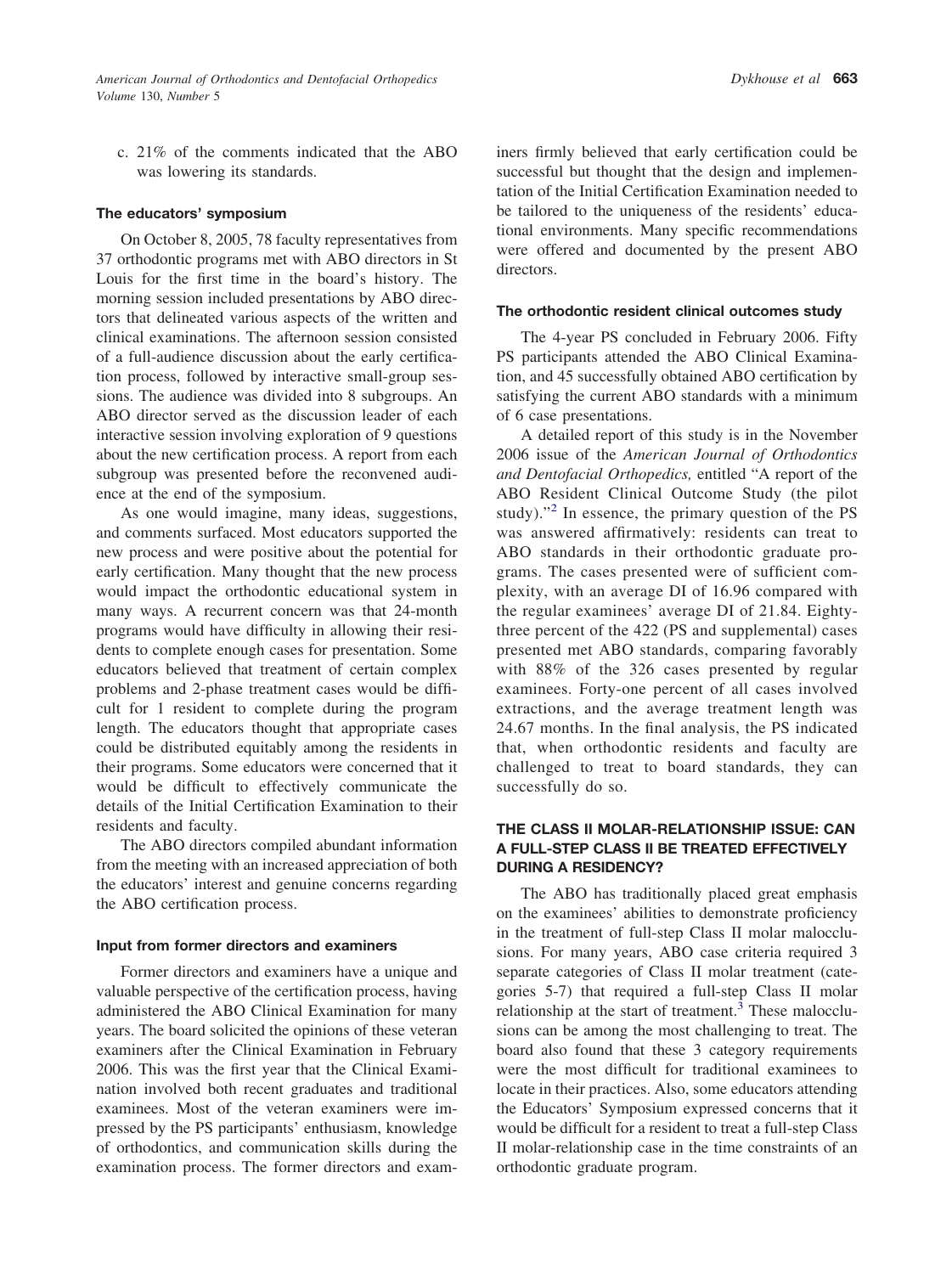The PS allowed the board to evaluate the significant Class II cases brought by the PS participants. When the scores for the DI parameter for "Occlusion" were analyzed, only 25% of the PS cases had significant anteroposterior occlusal discrepancies as compared with 52% of the control (traditional) cases. The control group was required to bring the 3 Class II categories listed above.

The PS statistics showed that the mean DI scores for the PS and the control group cases were 17 and 22 points, respectively. This suggests that the DI scores of the PS cases were sufficiently complex, but the PS group did not include enough completed Class II cases to satisfy ABO standards.

A recently published study about Class II treatment times for 2 extraction protocols in an educational environment disclosed that 4-premolar extraction cases required a mean treatment time of 28 months.<sup>[4](#page-3-0)</sup> The average treatment time for the PS cases was 25 months. Because 18 orthodontic programs are only 24 months long, it became apparent that the board should consider modifying the Class II requirement to maintain equity in examination of residents from all accredited programs.

## **INITIAL CERTIFICATION EXAMINATION**

The ABO directors compiled much information from diverse sources concerning the early certification examination and seriously explored many criteria before arriving at the policies for the Initial Certification Examination. The case criteria for the new Initial Certification Examination are similar to the ABO's First Recertification Examination. The specific details of the criteria for the Initial Certification Examination are listed below.

#### **Criteria for the Initial Certification Examination**

The Initial Clinical Examination is offered to orthodontists after the completion of their orthodontic education. The orthodontist must be a graduate of a program accredited by the Commission on Dental Accreditation (CODA) and have successfully passed the ABO written examination. The examinee must attend the examination within 36 months after graduation. This means that 3 February examinations are available to the candidate. To encourage prompt examination after graduation, the time-limited certificate will expire 10 years from the date of the examinee's first available Initial Certification Examination.

1. Patient source. Cases eligible for presentation must be solely treated by the examinee under the direct supervision of a clinical instructor in an orthodontic

program accredited by the American Dental Association. Active treatment is comprised of fixed appliance placement through removal of the appliances and placement of retainers, all provided by the same resident. In cases of multiphased treatment, the final phase of full treatment (appliance placement to appliance removal) administered by 1 resident is acceptable. A Confirmation of Residency Treated Cases from the program director or chairperson is required to ensure that the cases meet these requirements.

- 2. Components of the Initial Certification Examination.
	- a. Board Case Oral Examination
	- b. Case Report Examination
	- c. Case Report Oral Examination
- 3. Case criteria for the Initial Certification Examination. The Case Report Examination component requires 6 case reports consisting of 3 cases each with a DI of 20 or greater and 3 cases each with a DI of 10 or greater. Additionally, the 6-case presentation must contain:
	- at least 1 nonsurgical case treated with 4 quadrant extractions that demonstrate effective space closure (the extraction case).
	- at least 1 nonsurgical case with a bilateral endto-end or greater Class II molar relationship at the time of appliance placement. A unilateral full-step Class II molar relationship is also acceptable. The final result should exhibit a Class I molar and canine relationship (the Class II case).
	- no more than 1 case treated with orthognathic surgery (the surgical case). A surgical case is not required, but a surgical case needs interim (presurgical) records.

## **Noncompletion of the Initial Certification Examination**

If the examinee does not satisfy the requirements of the Initial Certification Examination, the board offers the following guidelines for reexamination.

- 1. Reexamination will be conducted with the same criteria as applied to the cases that were incomplete.
- 2. Source of the reexamination cases: cases from the graduate program that were treated under the same requirements as the Initial Certification Examination and cases treated solely by the examinee in his or her private practice may be used.
- 3. Time limitation to return for completion of the Initial Certification Examination: the examinee has 5 years on 2 separate occasions to present cases to complete the Initial Certification Examination.